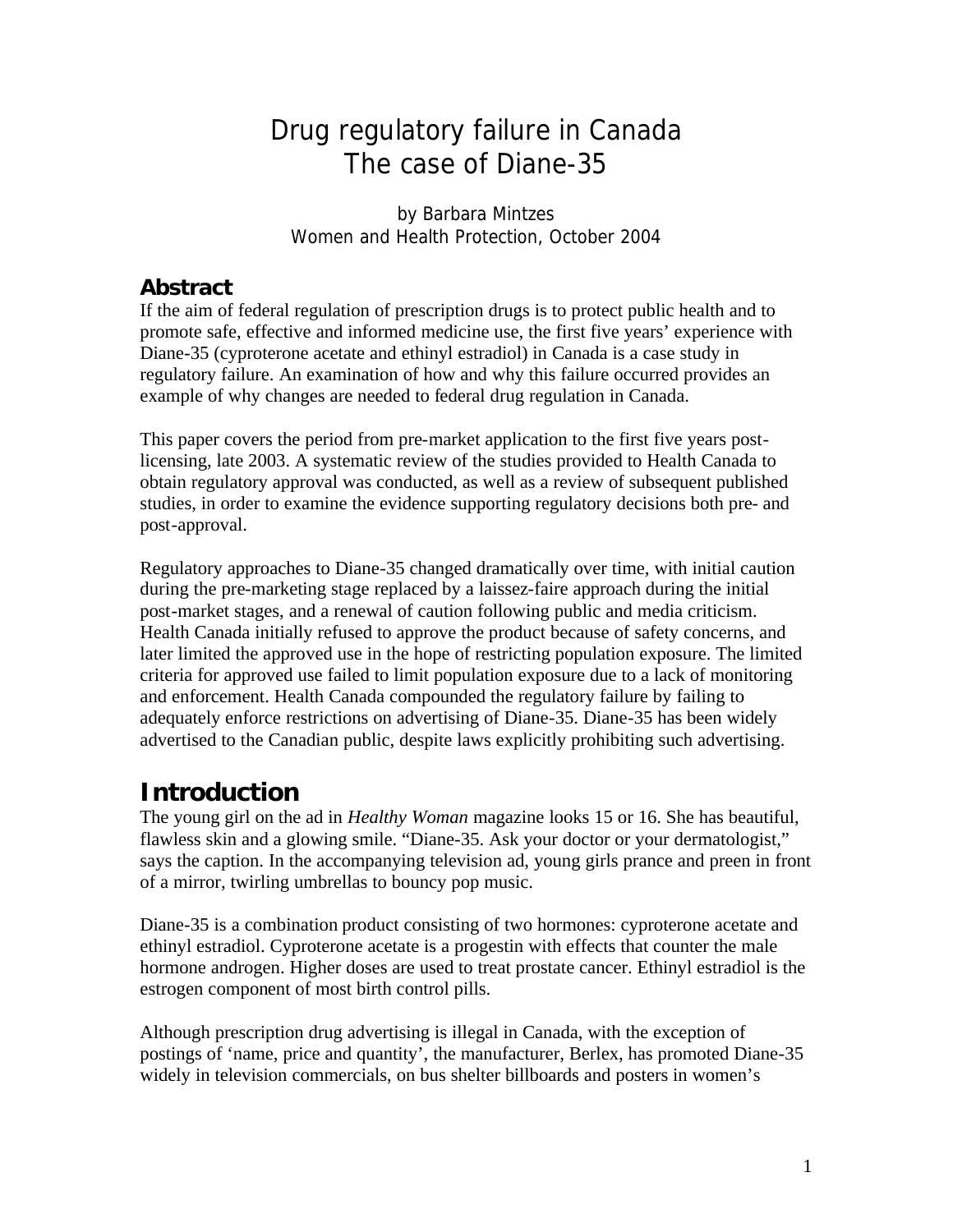washrooms at colleges and universities, and in magazines distributed in doctors' waiting rooms.

## A controversial safety record

Diane, a product similar to Diane-35 with a higher dose of estrogen, was first licensed in Europe in 1978. The lower dose form, Diane-35 was licensed for sale in Europe in 1985, and has also been marketed in Asian and Latin American countries both for birth control and as an acne treatment. Diane-35 obtained a federal licence for sale in Canada in 1998. The US FDA has never approved its licensing.

In late 1994, the German drug regulatory agency carried out a safety review of Diane-35 after a woman who had used the drug for birth control for 14 years died of liver cancer.<sup>12</sup> Following this review, Diane-35 was restricted, first in Germany, then in the rest of Europe and Malaysia, to second-line use for severe acne in women with signs of a hormonal imbalance ('androgenization' or excess male hormones). The German authorities had not found definitive evidence that Diane-35 could cause liver cancer, but animal and laboratory studies supported the hypothesis. The progestin in Diane-35, cyproterone, is toxic to the liver in humans, especially at higher doses and with longer duration of use.<sup>3</sup> There are safer oral contraceptives available, and relatively safe first line therapies for acne such as benzoyl peroxide, and topical and oral antibiotics.

In Canada, Diane-35 has been approved for use only as a second line treatment for severe acne, accompanied by signs of excess androgen, which has not responded to other acne treatments such as oral antibiotics. This is similar to the restrictions found in European regulations.

# **Diane-35's approval process in Canada**

Health Canada licensed Diane-35 in 1998, 20 years after the first European approval of a combination product containing cyproterone and ethinyl estradiol, called Diane. The only difference between the two products is in the estrogen dose: Diane-35 contains 35 micrograms of ethinyl estradiol per day; Diane contains 50 micrograms per day. The decision by Schering, Berlex's German parent company, to lower the estrogen dose is consistent with a broader trend during the 1970's and early 1980's. Manufacturers had found that lowering the estrogen dose improved the safety and side effect profile of birth control pills without compromising effectiveness.

When the Canadian government approved Diane-35 in 1998, ethinyl estradiol was already present in many birth control pills and cyproterone acetate was available at higher doses as a treatment for prostate cancer. However, Diane 35 was a new combination of existing ingredients, and the patient population for these two types of cyproteronecontaining products differs: young women versus older men. Thus a strong rationale existed for a thorough review of Berlex's application for marketing of Diane-35 in Canada.

In Canada, decisions to approve a drug are made behind closed doors, without public input or access to the information used in decision-making. If someone outside of the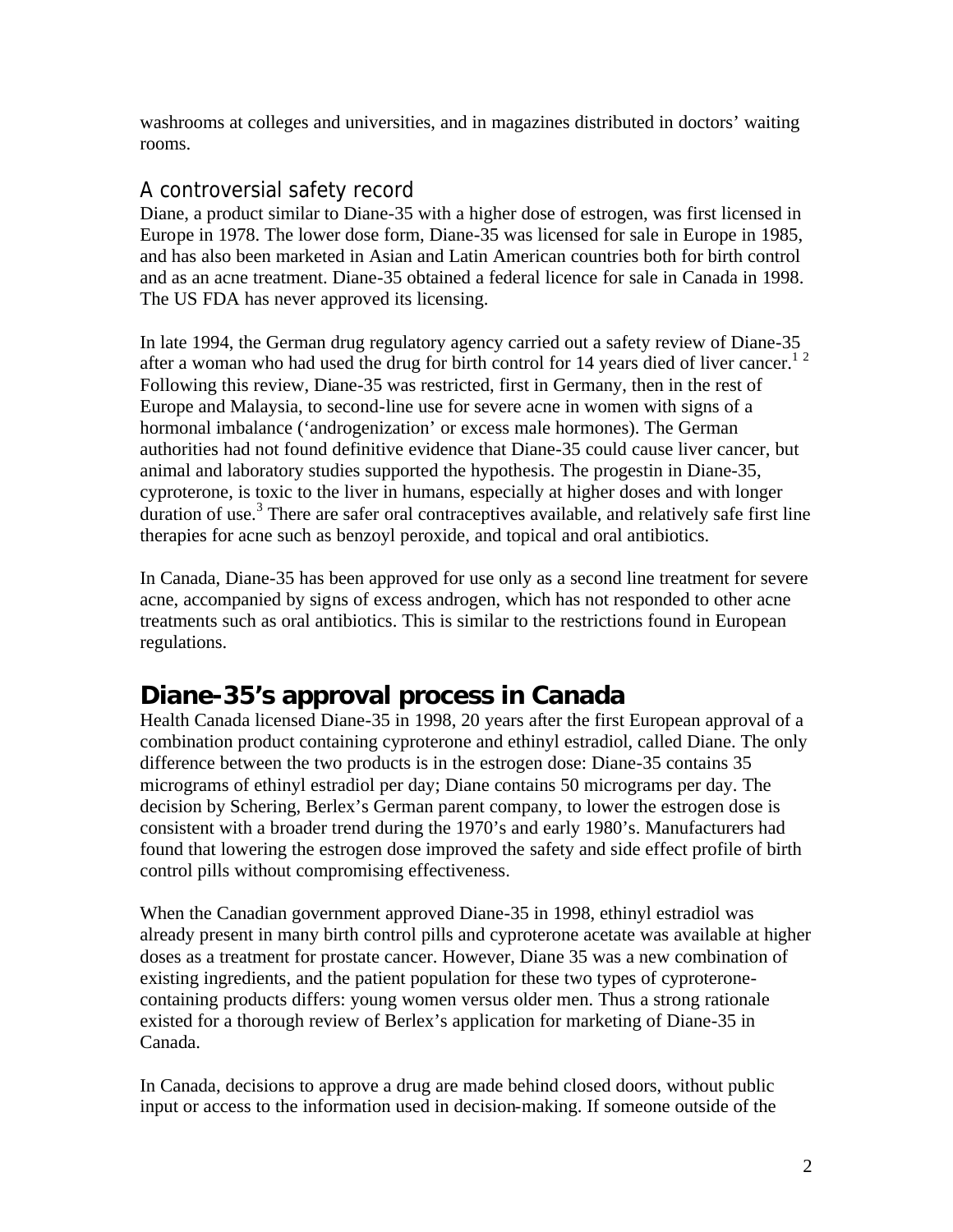manufacturer or Health Canada would like access to the information, they need to file an official Access to Information request. Health Canada sends these requests to the company, which decides whether or not to release the information. Refusals may then be appealed, a process that can lead to lengthy delays.<sup>a</sup>

Summary reports of all of the Phase III trials of Diane-35 were obtained through Access to Information requests, as was documentation of the history of Diane-35's approval in Canada. These documents were readily available for Diane-35 because the CBC had obtained them through Access to Information for a television documentary; key sections are posted on the CBC website.<sup>4</sup>

Berlex first applied for market approval in 1993, and was refused. The company applied again in 1996. Health Canada reviewers again raised concerns about potential risks, and refused to approve the product unless the company provided additional information. The main reason that Health Canada reviewers provided for not initially approving Diane-35 was concern about potential increased risks of liver cancer.<sup>5</sup> Berlex submitted additional information to Health Canada in 1997and Diane-35 was approved in April 1998.

The additional information Berlex had submitted was the manuscript of a casecontrol study of liver cancer in women using oral contraceptives. This study did not find that cyproterone exposure increased the rate of liver cancer. However, in the published report of this study, most results for cyproterone were combined with those for medroxyprogesterone, a progestin that had been found to only minimally affect DNA in liver cells, as well as a third progestin.<sup>6</sup> Only limited results, not adjusted for duration of exposure, were reported for cyproterone alone. The timing and duration of exposure to a cancer-causing chemical can substantially affect risks. Health Canada may have received additional details not provided in the published report; documents obtained through Access to Information contained only a sketchy summary.

Health Canada officials did not dismiss the laboratory evidence of genotoxicity. A July 1997 Health Canada memo notes that cyproterone has been found to affect the DNA of liver cells and that similar genotoxic changes have not been found with other commonly-used progestins. They cautioned that, "until the implications of liver adduct formation are completely resolved, the indication of Diane-35 should be limited to the affected population who will mostly benefit from this drug."<sup>7</sup> This is the rationale provided for approving the drug only for women severely affected by acne and for whom other treatments had failed.

<sup>-</sup><sup>a</sup> Drug regulatory agencies can function more openly. The US Food and Drug Administration posts evaluation reports on its website, including reports of unpublished studies submitted by the company, and reviewers' comments. Advisory committee hearings are held in public and full transcripts are posted on the web. If information is unavailable on its website, the FDA responds to Freedom of Information requests directly (i.e. without asking the company's permission), usually within two to three weeks.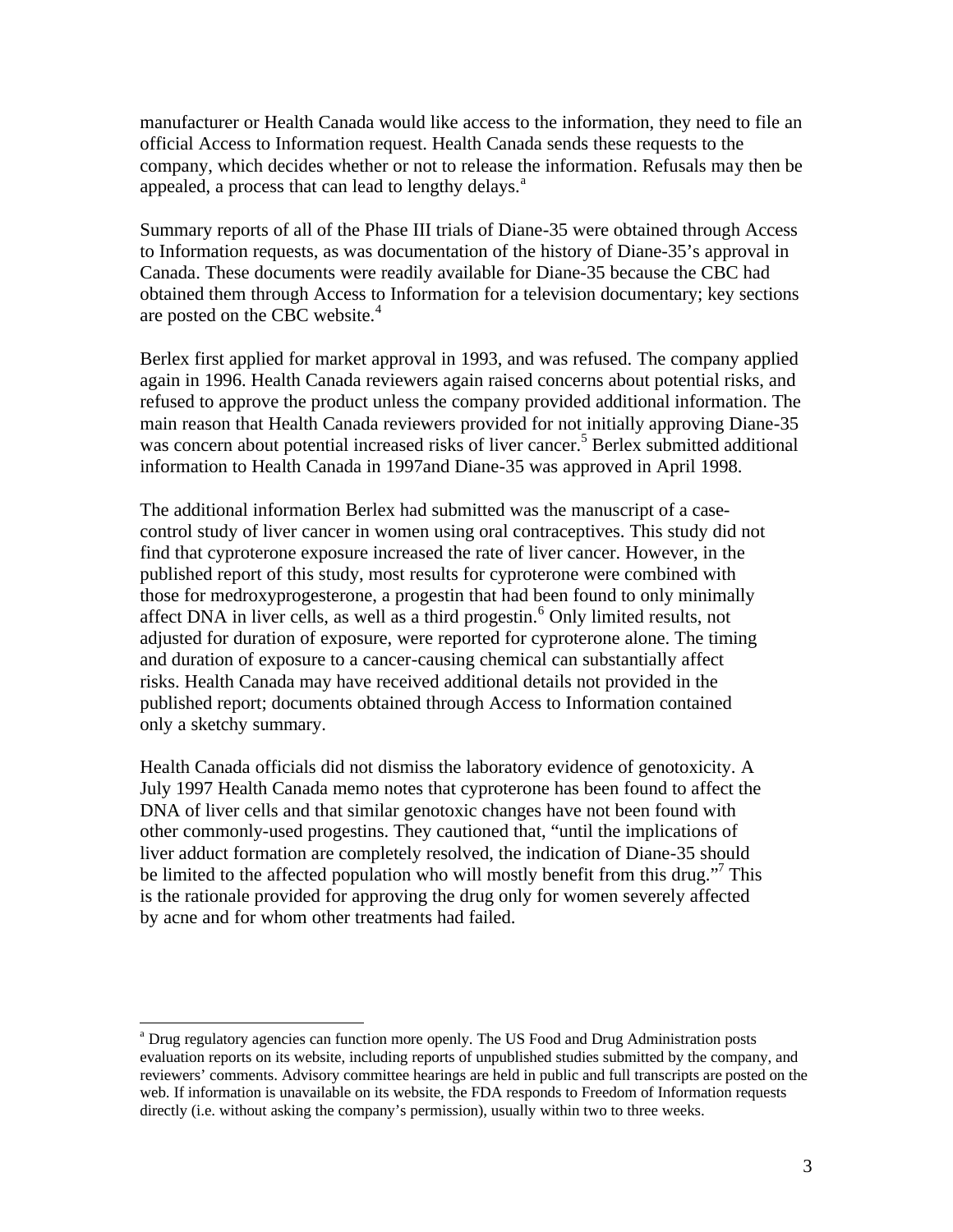# **Studies submitted to Health Canada**

The box below provides an overview of the types of studies a company submits to Health Canada when it applies for approval of a new drug. The studies that provide evidence of a product's effectiveness are called 'phase III studies'. These are clinical trials that test the product's effectiveness for its approved use at the dose or doses at which it will be marketed, and in relatively large groups of patients.

### **What kind of safety and effectiveness studies are needed for market approval?**

Companies must provide a range of studies related to a drug's safety and effectiveness in applications for market approval:

- *Laboratory studies* examining the effects of the drug in cells and tissues.
- *Animal studies* that assess short and long-term toxicity, physiological effects, cancer causation, effects on reproduction and on rates of birth defects.
- *Phase I studies in healthy volunteers***:** small, short-term studies to discover how the drug acts in the human body, including pharmacokinetics and pharmacology, safety, and effects on a range of physiological functions.
- *Phase II studies:* comparisons of different doses in relatively small groups of patients who have the condition to be treated. These are the first evaluations of effectiveness in humans, and are also used to further evaluate safety.
- *Phase III studies***:** studies in larger groups of patients who have the condition the drug is intended to treat. These studies test the drug at approved doses and aim to more closely reproduce normal conditions of clinical care.
- *Phase IV studies***:** Sometimes a regulatory agency will also require a company to carry out follow-up studies once a drug is already on the market.

### Phase III studies of Diane-35

-

Berlex submitted five phase III studies to Health Canada considered to be 'pivotal', or of key importance, to the application for market approval for Diane-35. Three of these were double-blind<sup>b</sup> randomized<sup>c</sup> controlled trials. Two other studies were 'open-label' studies, in which women and their doctors knew what treatment they were taking. One was a randomized controlled trial; the other only included women who were taking Diane-35. It had no comparison group of women taking another treatment or placebo (a 'sugar pill').

'Blinding' of patients and physicians as to treatment allocation is a necessary feature of study design to control bias. For example, it prevents influences such as high hopes for a new treatment and subtle differences in the way doctors treat patients on a new drug compared to those on placebo or an older drug. It also helps to ensure that judgments of treatment outcome are unbiased. Randomization is important to avoid any systematic differences between patients who receive different treatments.

Thus, of the five pivotal phase III trials submitted to Health Canada, the three doubleblind randomized controlled trials provide the most reliable information on treatment effectiveness.

<sup>&</sup>lt;sup>b</sup>A study is 'double-blind' if neither the patients nor the clinicians treating and assessing them are told which treatment they have been assigned to take.

<sup>&</sup>lt;sup>c</sup> A study is 'randomized' if each patient who has agreed to participate has an equal chance of being selected for one treatment arm or the other.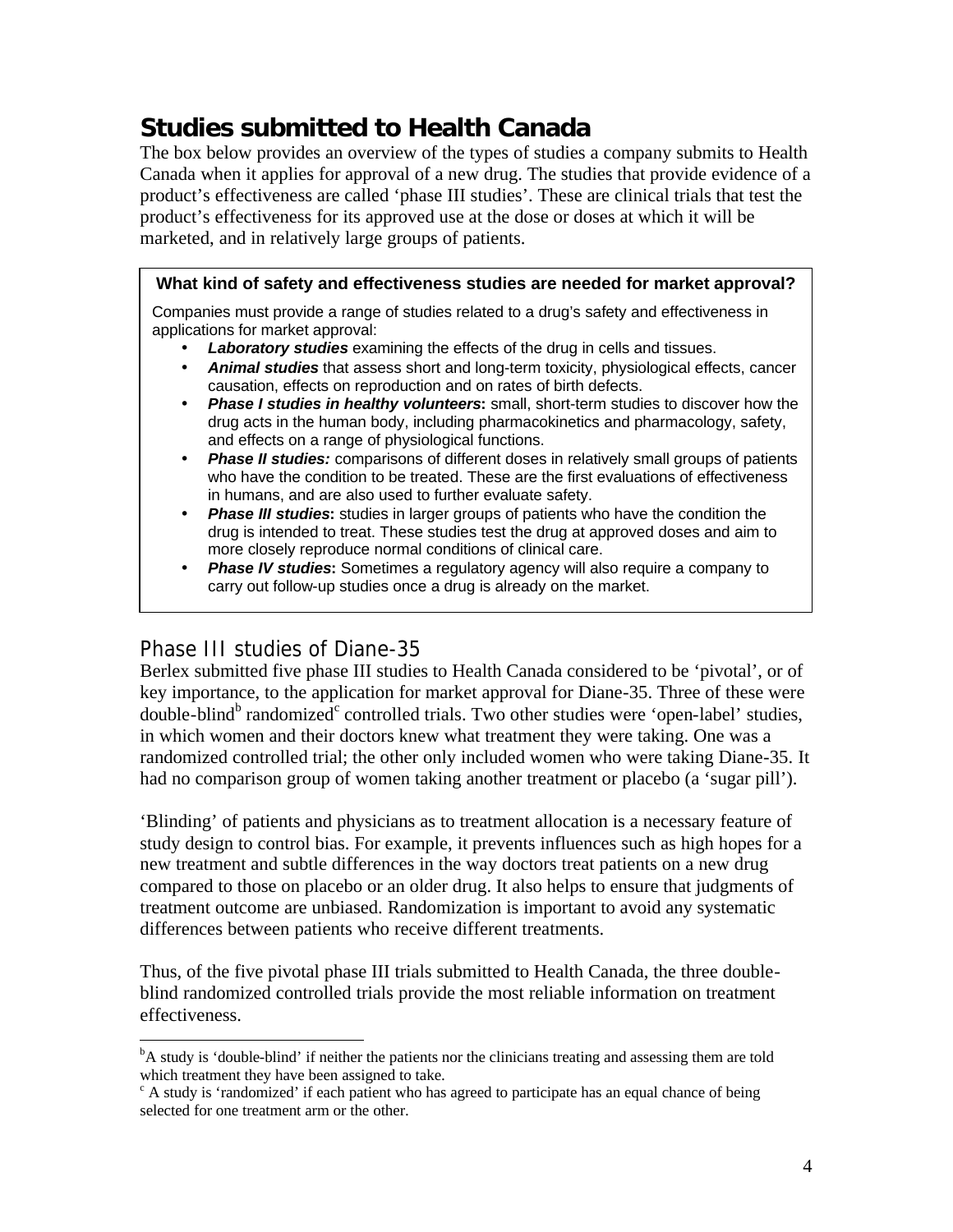Double-blind randomized controlled trials: wrong comparisons, wrong patients In two studies, Diane-35 was only compared to Diane, a higher estrogen dose product never approved in Canada.<sup>89</sup> This is not a useful comparison in a Canadian context. The third study compared Diane-35 to a contraceptive pill that is approved in Canada, but not as a treatment for acne.<sup>10</sup> Thus this comparison was also inappropriate.

None of the three double-blind randomized controlled trials included a placebo group, although for treatment of acne this is appropriate, since acne is not a life-threatening condition and can improve without drug treatment.

The patient population in these studies was also far from ideal. Diane-35 is only approved in Canada for women with severe acne, accompanied by signs of androgenization, who have failed to respond to previous treatment, for example with oral antibiotics. None of the trials' inclusion criteria specified previous unsuccessful acne treatment. None limited those included to women with severe acne, or to severe acne accompanied by signs of excess male hormones. Most outcomes were combined for all grades of acne severity.

Severe acne that is unresponsive to other treatments may differ from other forms of acne. It is likely to prove harder to treat. If a drug is approved *only* as a treatment for these women, it's important to know how well it works for them.

Additionally, these trials only reported outcomes for women who stayed in the study until the end. In these three trials, between 12% and 33% of the patients withdrew early and the effects of treatment on these women was not reported. It is likely that some women withdrew early because of lack of treatment effectiveness.

In the trial comparing Diane-35 users to women taking a birth control pill, Min-Ovral (150 mcg levonorgestrel-30 mcg estradiol), after six months those on Diane-35 experienced a significantly greater reduction in acne lesions. However, acne clearing differed by an average of around four lesions. Diane-35 users had on average 17.6 fewer acne lesions than when they entered the trial; Min-Ovral users on average had 14 fewer. These included all types of acne lesions: blackheads, pimples with and without pus, and acne cysts. The clinical importance of this degree of difference is questionable. The lack of placebo group in this trial, and in the two trials comparing Diane-35 to Diane, makes it impossible to know how many women would have improved without treatment.

#### Open-label randomized controlled trial

Berlex also submitted one 'pivotal trial' in which women on Diane-35 were compared to women taking a birth control pill, Marvelon (desogestrel 150mcg-estradiol 30mcg).<sup>11</sup> When this trial was first submitted to Health Canada, Marvelon had not yet been approved in Canada. It is now approved for birth control, but not for acne.

Almost all the women had facial acne, but there was no requirement for severe acne, signs of androgenization, or previous unresponsiveness to treatment. All participants and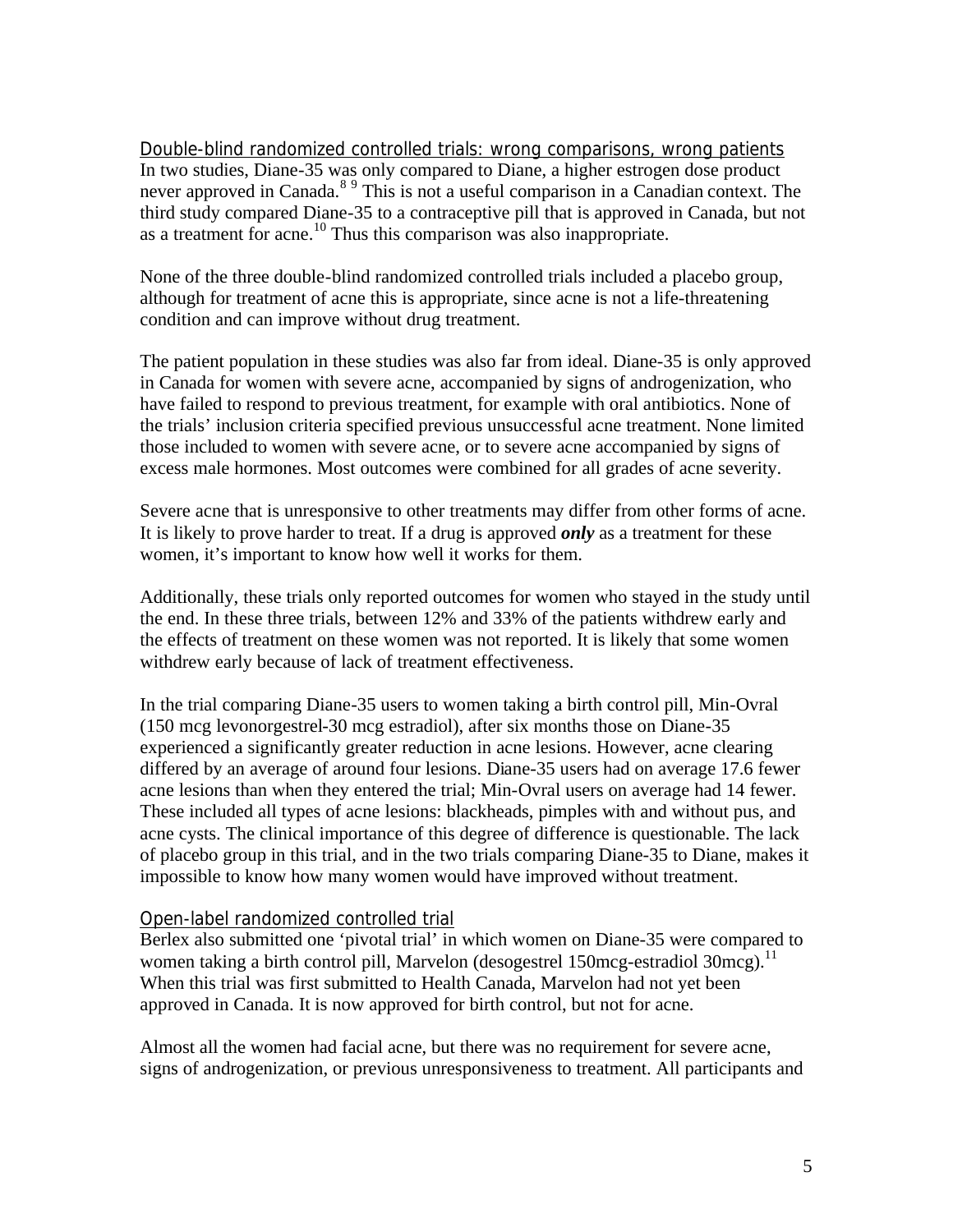those treating them knew which drug they were taking. As assessment of acne healing is partly subjective, this may have biased reporting of results.

The authors found that most women in both treatment groups improved. There was greater improvement in facial acne on Diane-35 than on Marvelon. No difference was seen between women taking Marvelon and those taking Diane-35 in healing of chest or back acne. However, the authors only reported outcomes on women who stayed in the trial, and 23% withdrew early. This raises questions about the results as some women may have left early due to poor outcome. The authors should have reported the drugs' effects on all randomized patients.

#### Uncontrolled open-label trial

The remaining trial that Berlex submitted to Health Canada for market approval had no comparison group, and both patients and doctors knew that the women were getting Diane- $35^{12}$ 

Uncontrolled open-label studies provide very limited information about a drug's effectiveness. It is impossible to know if the drug cleared up a woman's acne, if her acne simply got better over time, or if some other change was the true cause of improvement.

Most women in this study had mild acne and therefore were different from the patient population Diane-35 is approved to treat. Those with more severe acne had poorer results than those with milder acne. Many women left the study early, and outcomes are only reported for those who remained. No breakdown is provided in early withdrawals by acne severity, or the proportion leaving because of lack of efficacy. This study combines a flawed design with inadequate reporting.

### Conclusion:

Phase III trials failed to establish effectiveness for the use approved in Canada Health Canada approved Diane-35 although it was not tested in the patient population it was approved to treat. Nor was it tested against placebo or any other acne treatment. Thus the studies submitted to Health Canada did not establish Diane-35's effectiveness for its approved use. How effective Diane-35 is for its approved use remains an open question. The lack of appropriate effectiveness studies also raises questions about the adequacy of the approval process: why didn't Health Canada require Berlex to provide studies showing that Diane-35 was more effective than placebo, and as or more effective than other acne treatments, in women with severe acne who had failed to respond to one or more other acne treatments, and who had signs of androgenization?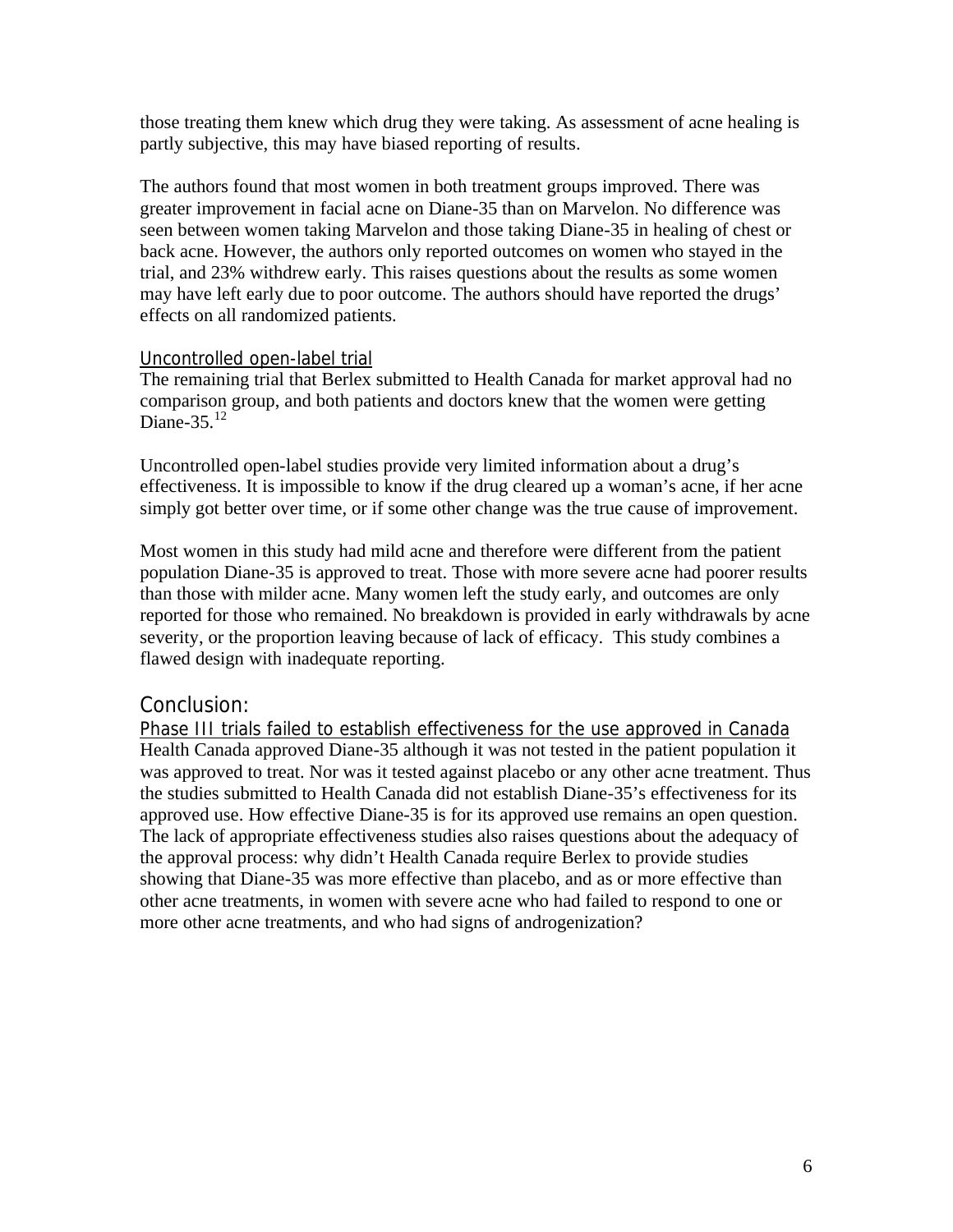# **Literature review – published effectiveness studies**

To test the possibility that Diane-35's effectiveness for its approved use has been established in other studies, a literature search was carried out in four computerized databases.<sup>d</sup> Studies were included if they met the following conditions:

- They included women of reproductive age with severe acne, accompanied by signs of androgenization, that had been unresponsive to previous treatment with oral antibiotics or other acne treatments available in Canada;
- They compared Diane-35 to other acne treatments approved in Canada and/or placebo; and
- They assessed Diane-35's effects on acne lesion counts and healing rates during treatment and/or following treatment discontinuation.

No published studies met these three criteria.

Sixteen published randomized controlled trials have examined the effects of cyproterone and estrogen combinations on acne. This group includes three studies in Berlex' application for market approval, discussed above.<sup>8 10 11</sup> Another seven studies did not include Diane-35; they tested different doses of estrogen and/or cyproterone. The remaining 6 studies included 3 comparisons between Diane-35 and birth control pills not approved in Canada,<sup>13 14 15</sup> one comparison to other hormones not approved for acne,<sup>16</sup> one comparison to Diane,  $\frac{17}{12}$  and one comparison to a cyproterone lotion and a placebo lotion.<sup>18</sup> Daily use of a lotion can affect acne healing, so this type of placebo is inappropriate for Diane-35, a pill. Thus none of these published studies tested Diane-35's effectiveness as compared to either placebo (in a pill form) or acne treatments.

## Conclusion – no appropriate effectiveness studies

It is impossible to know, on the basis of all available published and unpublished studies, whether Diane-35 is effective for the specific use and patient population for which it has been approved. No evidence was found from randomized controlled trials establishing the effectiveness of Diane-35 as a second line treatment for severe acne, as compared to placebo or other acne treatments available in Canada.

# **Safety studies**

The main scientific controversy surrounding Diane-35 concerns its safety, especially whether there are greater risks of potentially fatal blood clots (venous thromboembolism), liver toxicity or liver cancer with Diane-35 than with other estrogen-progestin combination products. Recent safety concerns have focussed to a greater extent on venous thromboembolism (VTE) than on liver toxicity or potential cancer risks. VTE consists of blood clots that usually occur in the leg (deep vein thrombosis). They can travel to the lung (pulmonary emboli), where they can cause serious harm and in some cases lead to death. VTE is a rare harmful effect of all combined estrogen-progestin

The bibliographic databases were Medline, Embase, Web of Science, and the Cochrane Library of Systematic Reviews. These databases include comprehensive lists of articles published in journals. They can be searched on-line by subject, keyword, author or journal, and are available through university libraries and many public libraries.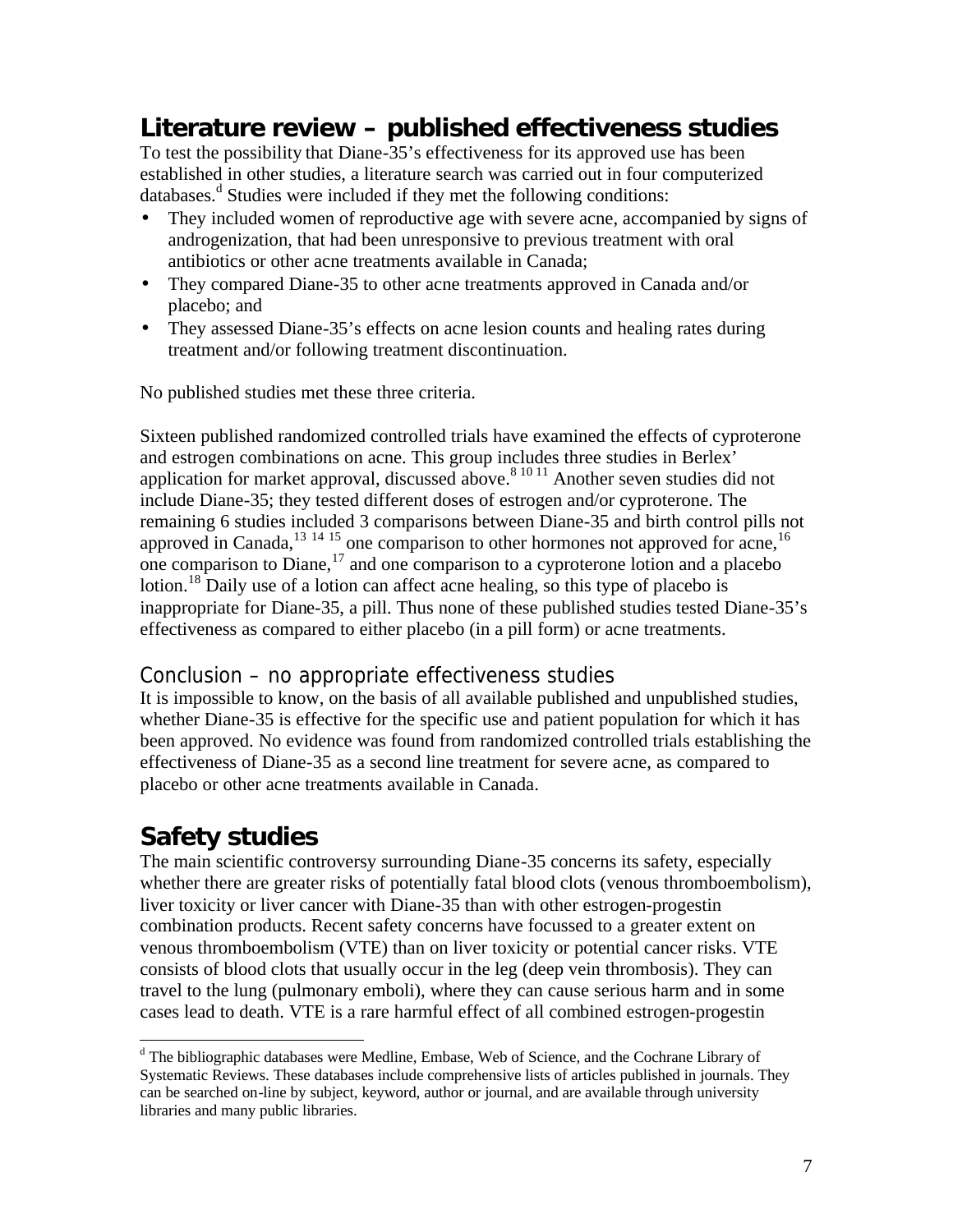products, including those used for birth control. However, several studies found Diane-35 to be riskier in this regard than many birth control pills. Regulatory agencies in the UK, Australia, New Zealand, and Canada have sent out safety advisories about these risks.

In order to find out what is known about risks of VTE with Diane-35, the safety studies submitted to Health Canada were reviewed and computerized databases were searched for any published safety studies in women exposed to Diane-35. This included observational studies following up large groups of women prescribed Diane-35 and individual case reports.

Does Diane-35 lead to higher risks of venous thromboembolism (VTE)? Eight published case-control studies<sup>e</sup> have examined the risks of venous thromboembolism (VTE) with Diane-35.

Two of these studies focus specifically on Diane-35. The first compares the rate of VTE with Diane-35 to the rate on levonorgestrel-containing oral contraceptives.<sup>19</sup> The latter are commonly used birth control pills known to have lower risks of VTE than some other birth control pills. The second study compares the risk of VTE in women with a diagnosis of acne, hirsutism (extra facial or body hair) or polycystic ovary syndrome (also a sign of hormonal imbalance) taking Diane-35 or birth control pills.<sup>20</sup> The authors wanted to see whether the extra risk of VTE while taking Diane-35 was due to underlying differences in risk in women with hormonal imbalances.

The six remaining studies examined differences in VTE risk in oral contraceptives containing various types of progestins.<sup>21 22 23 24 25</sup> These studies include Diane-35 users, but do not specifically focus on Diane-35.

Based on these eight studies, there is convincing evidence that Diane-35 increases the risk of VTE to a greater extent than commonly used birth control pills. Five studies compared risks with Diane-35 to levonorgestrel-containing birth control pills: in three, Diane-35 users were 4 to 5 times as likely to experience VTE;<sup>19 22 23</sup> another study found a doubling of risk.<sup>24</sup> Only one of the five studies, carried out in the UK Medi-Plus database, failed to find a statistically significant difference.<sup>24</sup> However, the latter's methods were weaker than the other studies that used administrative data,<sup>19 20 22 24</sup> as researchers knew what drug women were taking when they judged health outcomes. This could have led to a bias in situations where the VTE diagnosis was unclear, especially since it is sometimes difficult to make a definitive diagnosis of VTE.

Women with acne or polycystic ovary disease had double the risk of VTE with Diane-35 as with birth control pills (all types).<sup>20</sup> Thus Diane-35 was found to have an effect that was independent of underlying hormonal imbalances that may be associated with an acne diagnosis.

-

<sup>&</sup>lt;sup>e</sup> In a case-control study, people with an identified disease or health condition (cases) are compared to otherwise similar people without the disease or condition (controls), in order to find out whether differences in exposure exist, for example, to substances thought to cause the health problem.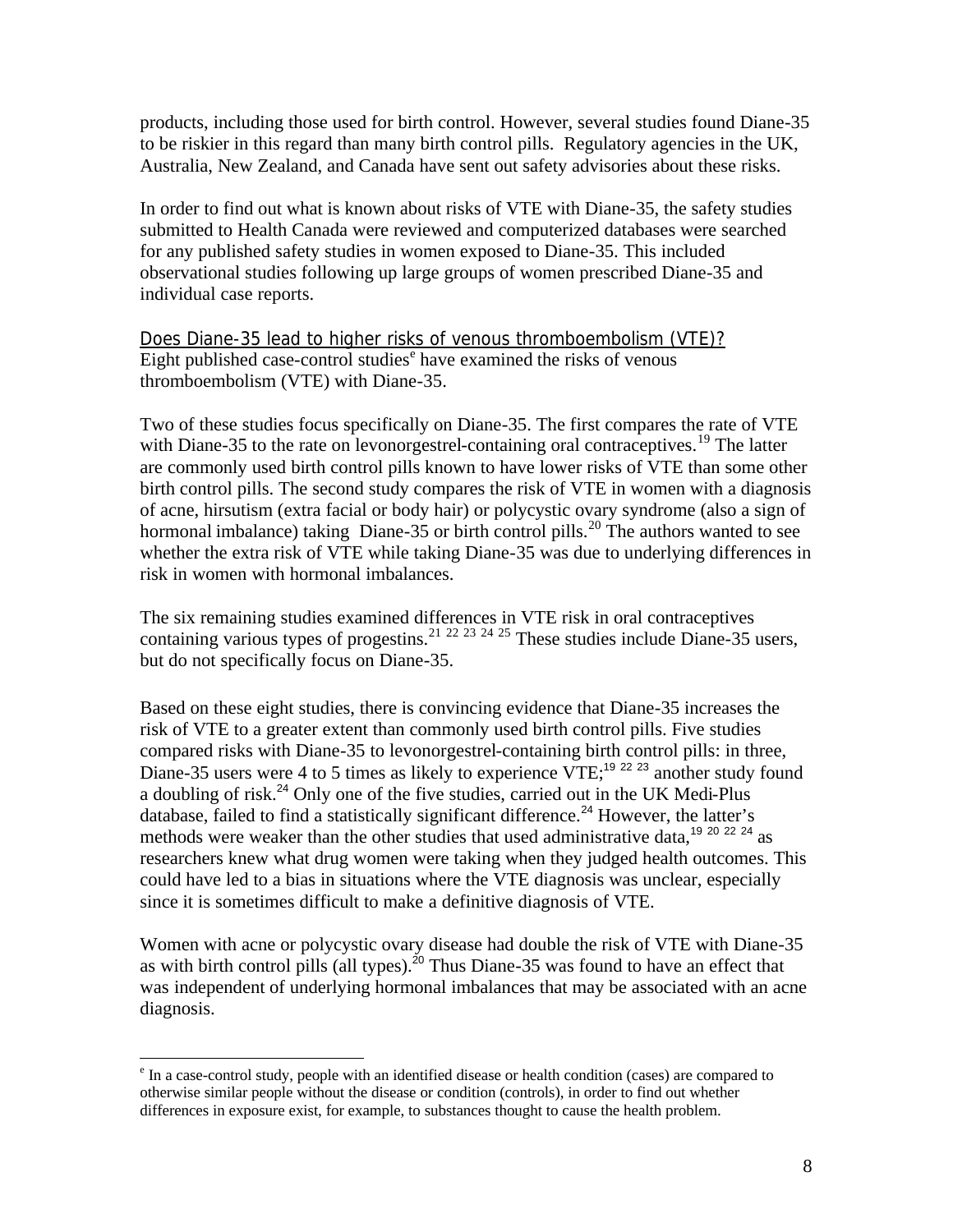In the studies that compared VTE rates in Diane-35 users and non-users of birth control pills, women on Diane-35 had between 3 and 29 times the risk of VTE as women not taking birth control pills,  $20\frac{22\frac{23}{25}}{3}$  and 18 times the risk of non-users of dying from pulmonary embolism.<sup>21</sup>

VTE is rare among healthy young women. The increase in relative risk with Diane-35 translates to between 3 and 10 extra women experiencing blood clots each year per 10,000 users, as compared to women taking low-risk birth control pills. For women using Diane-35 for birth control, this is entirely preventable harm.

A review of studies of VTE risks with Diane-35 funded by Berlex, Diane-35's manufacturer, argues that Diane-35 is no riskier than oral contraceptives.<sup>26</sup> A Danish study, which did not include any direct comparisons between Diane-35 and birth control pill users,<sup>25</sup> is put forward as a 'gold standard'. However, without any direct comparisons, it is impossible to know whether risks were higher or lower with Diane-35 in this study than, for example, with levonorgestrel-containing pills. Given that other studies directly compare the risks experienced by women using Diane-35 with those using low-risk oral contraceptives, the Danish study is an odd choice of gold standard.

This review includes inaccurate data from one of the comparative studies.<sup>22</sup> In a letter to the editor, Mario Pini, the study's first author, states that the number of cases of VTE among Diane-35 users reported in the review is lower than the number observed in his study, and the number of cases of VTE among oral contraceptive users higher.<sup>27</sup> Additionally, a World Health Organization study that had found approximately five times the risk of VTE with Diane-35 as with levonorgestrel-containing oral contraceptives<sup>23</sup> is reported in the review as showing a lower risk of VTE with Diane-35 than with oral contraceptives. The review's author, Walter Spitzer, may have carried out different analyses. However, he fails to mention that the study's authors had found the opposite effect, nor to explain the reasons for this difference. The impression left is that Diane-35 was found to be safer than birth control pills in this study, whereas it was found to be less safe than the only type of pill to which it was compared.

These arguments about scientific evidence are anything but academic. They directly affect not only product sales, but also women's lives. It is always possible to dismiss a body of evidence as being imperfect. The more important question, however, is what we know from the research published to date, giving the greatest weight to studies that use sound, unbiased research methods. On balance, there is good evidence that the risk of VTE with Diane-35 is higher than with low-risk low-dose birth control pills.

#### Liver toxicity

One case-control study measured the risk of a range of liver disorders in women with acne, hirsutism, or polycystic ovary disease.<sup>28</sup> The authors found a trend towards more liver toxicity with Diane-35 that was not statistically significant. However they note that their study may not have been large enough to detect a difference.

Laboratory and animal studies and liver cancer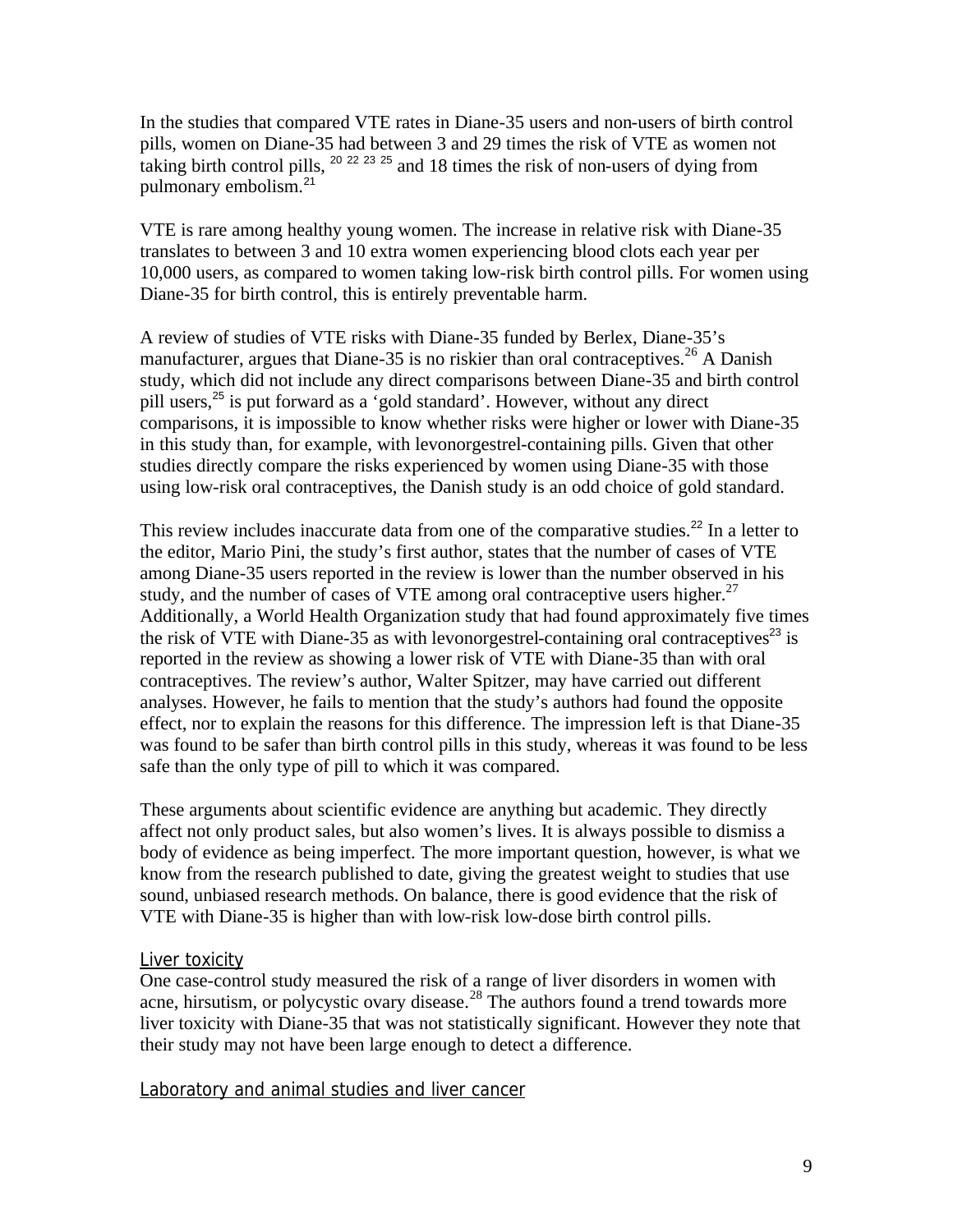One of Diane-35's ingredients, cyproterone, affects the DNA of liver cells, sometimes causing permanent changes. This is a genotoxic effect, a possible sign of a chemical's ability to cause cancer by affecting the genetic material governing cell division and function. A dose-dependent effect was found in the liver cells of rats. In laboratory studies on human liver tissue, similar effects were found when tissue was exposed to cyproterone at concentrations that were lower than those found in users of Diane-35.<sup>29</sup>

Studies on monkeys, rats and mice, submitted in Berlex's application for market approval, also showed abnormal liver cell growth (hyperplasia) in animals exposed to cyproterone, lending support to the hypothesis that Diane-35 increases cancer risks.<sup>30</sup> It is not possible to directly extrapolate from animal studies to humans, thus these results are suggestive rather than being definitive.

There have been eight cases of liver cancer reported in cyproterone users, five in children and adolescents treated with high doses for precocious puberty, two in men treated for prostate cancer and one in a Diane-35 user.<sup>29</sup>

## **The experience in Canada:**

What happened following Diane-35's approval?

### Rapid increase in sales

In the one-year period from September 1999 to September 2000, sales of Diane-35 increased by  $45\%$ .  $31$  Promotional campaigns aimed at health professionals and the public are likely to have contributed to this rapid increase. Such rapid increases in sales are unlikely to reflect a sudden surge in the number of women with severe, untreatable acne. A much more likely explanation is promotion of use among larger population groups.

Berlex, the manufacturer, cannot legally advertise Diane-35 for contraceptive purposes to physicians in Canada, as it not approved for this use. However, Berlex provided an "unrestricted educational grant" to authors of a report distributed to Canadian doctors.<sup>32</sup> This report, "Diane-35 – is it an oral contraceptive?", affirms that Diane-35 is as effective for birth control as other estrogen-progestin combination pills available in Canada. The other key message in this report is reassurance on safety: a statement that Diane-35 has "no significant teratogenic effect" [i.e. does not cause birth defects], that it may have beneficial effects on the liver, and that there is no evidence it causes liver cancer, even following longer-term use. The report clearly conveys the idea that this product may be used for birth control.

Once a drug is licensed for sale in Canada, physicians may prescribe it for uses other than those officially receiving federal regulatory approval, a practice called 'off-label' prescribing. The article described above promotes use of Diane-35 for birth control and was funded by Berlex, the manufacturer. This is an 'off-label' use. It is illegal for a manufacturer to promote off-label use of a medicine. However, Health Canada does not monitor promotion to physicians. Most activities are delegated to industry self-regulation. A key part of the regulatory failure with Diane-35 was the failure to prevent promotion of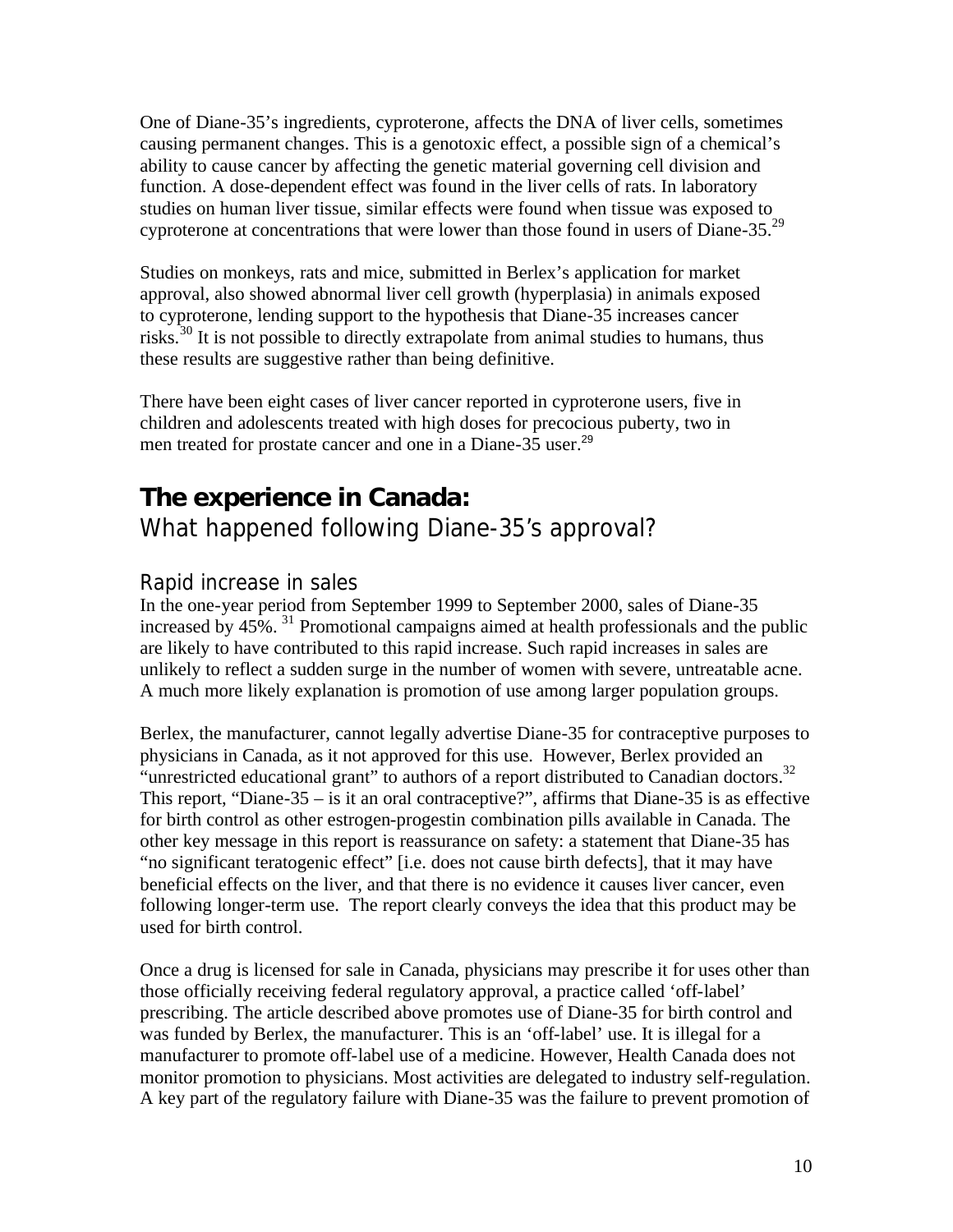off-label use following market approval. The only promotion to physicians that should have been allowed is for use for severe acne, unresponsive to other agents and accompanied by signs of hormonal imbalance.

Although acne is a common condition, affecting an estimated 85% of people aged 15-24 to some degree, in most cases the condition is mild and does not require prescription drug treatment. The subgroup of acne patients for which Diane-35 is licensed, women with severe and difficult-to-treat acne, is much smaller.

Health Canada's rationale for approving this drug for a restricted indication – second-line use in a subset of women with severe acne – was to limit population exposure to a drug with potential serious risks to those most likely to benefit.<sup>7</sup> If Health Canada then failed to prevent the drug from being promoted for off-label uses for much larger population groups, women needing birth control or with mild acne, this regulatory strategy, arguably, was unsuccessful.

Health Canada is the federal agency responsible for enforcement of the Food & Drugs Act. It is responsible both for deciding if a drug is safe and effective enough to be marketed and for post-market surveillance, or monitoring after a drug has been approved. The regulation of advertising is one part of post-market surveillance. Very few resources – less than one full-time staff position – are devoted to this activity by Health Canada; most activities are delegated to industry self-regulation.<sup>f</sup> Health Canada's failure to follow up to make sure that Diane-35 was used only by a small, restricted population of women with severe acne is part of a more general inability to follow up the thousands of drugs on the market in Canada.

In addition to failing to prevent promotion of Diane-35 to physicians for off-label use, Health Canada failed to prevent widespread direct-to-consumer advertising. Diane-35 was advertised to the public on billboards, in magazines, on television and in cinemas. These ads show beautiful young women with clear, flawless skin. Someone with severe acne that has failed to respond to previous acne treatments does not have this kind of skin. These ads mention the product's name and suggested young women 'ask your doctor or your dermatologist'. The aim is clearly to stimulate sales. Health Canada failed to take regulatory action to prevent this advertising even in response to complaints. As is described below, only after a television exposé did the regulator begin, to a limited extent, to regulate.

<sup>-</sup><sup>f</sup> Although Health Canada is ultimately responsible for regulation of pharmaceutical advertising, it delegates regulation of most promotional activities concerning prescription drugs to the brand-name industry association, Rx&D, regulation of over-the-counter drug ads to Advertising Standards Canada, and regulation of ads aimed at health professionals to the Pharmaceutical Advertising Advisory Board, a 'multistakeholder' association.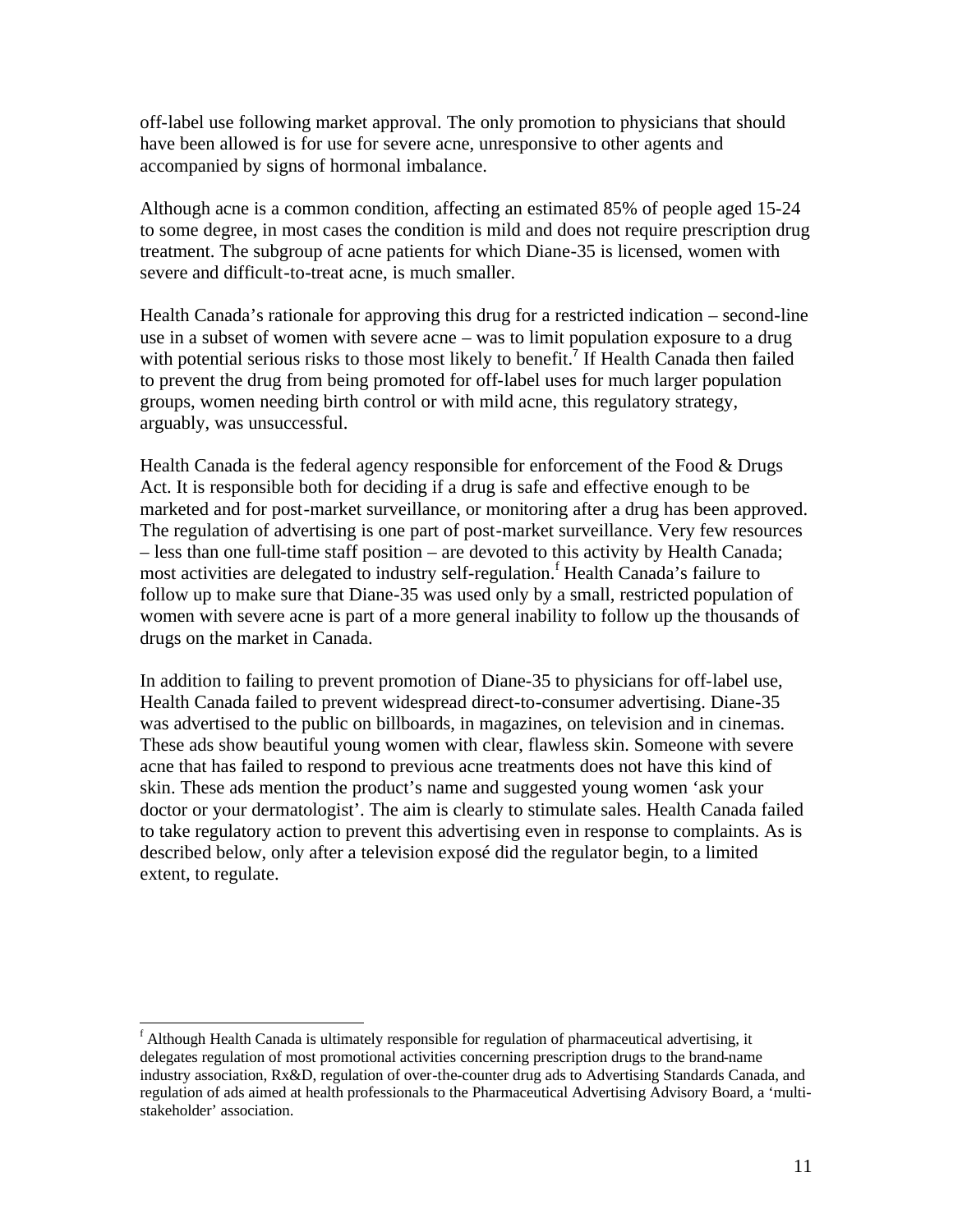### Media and public attention

In January 2003, a CBC television documentary raised concerns about the safety of Diane-35, Berlex's promotional campaign, and the widespread use of the product for birth control, an unapproved use. This documentary sparked considerable controversy, including charges of media alarmism.

In late December 2002, a few days after the CBC had interviewed Health Canada staff for the documentary, the agency posted the first safety advisory on Diane-35.<sup>5</sup> In April 2003, Health Canada required Berlex to send out a 'dear health professional' letter to all physicians in Canada, warning them of risks of  $VTE$ <sup>33</sup>. In addition, a consumer advisory was posted on Health Canada's website. The timing of the documentary in relation to these safety advisories suggests that media attention contributed to the decision to take regulatory action.

Women's health groups had previously raised similar concerns to Health Canada, with much less success. In late 1999, when Berlex began to promote Diane-35 on billboards in Montreal, DES Action Canada made a complaint to Health Canada and the Pharmaceutical Advertising Advisory Board. It led to an investigation, some meetings and correspondence, and changes to Berlex's website. However, in spite of receiving a letter from Health Canada saying that the problem had been solved, DES Action staff noted that the Diane-35 billboards continued to be displayed at Montreal bus shelters. In early 2000, DES Action held a press conference at a bus shelter. Soon after the billboards were removed from Montreal bus shelters, although they continued to run in other cities.

Women and Health Protection sent a second letter of complaint to the Deputy Minister of Health in March 2001, following Berlex's launch of a new national billboard, television and cinema ad campaign for Diane-35.<sup>34</sup> This complaint led to no perceptible regulatory action and the Diane-35 ad campaign continued. Print ads continued to run in *Healthy Woman*, a Canadian magazine funded by Rogers Media Inc, found in family physicians' and gynaecologists' waiting rooms with ads appearing in every issue until September 2003. *Healthy Woman* ceased publication in January 2004.

Thus, Canadian laws prohibiting direct-to-consumer advertising and complaints from women's groups proved largely ineffective in preventing or limiting advertising campaigns that targeted adolescent girls and young women and promoted sales of a potentially hazardous product.

### Canadian voluntary adverse drug reaction reports

The main function of voluntary adverse drug reaction reporting is to allow for early recognition of previously unknown harmful drug effects. An adverse drug reaction report is a report of a harmful effect for which a drug is the suspected cause. In some cases this suspicion may be wrong. However, many harmful drug effects are first discovered through voluntary reporting. In Canada, few resources are devoted to encouraging or educating physicians and the public about the need to report harmful drug effects, and the reporting rate is low.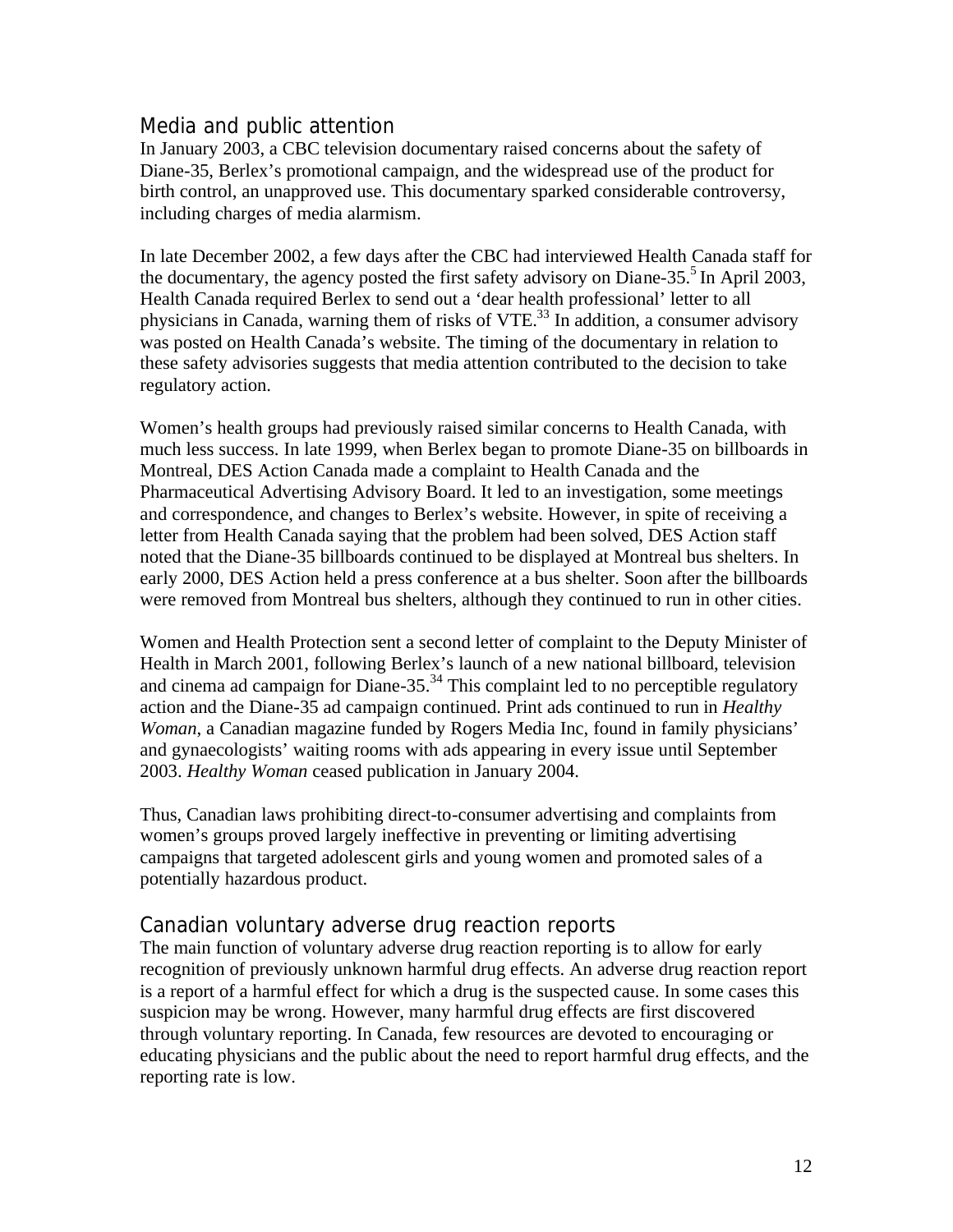From April 1998 to December 2002, during nearly five years, there were only 25 reports of adverse drug reactions in which Diane-35 was the suspected cause, including one death. About three-quarters of these reports were of serious adverse events according to the World Health Organization definition: life-threatening, leading to hospitalization or prolonged hospital stay, or resulting in ongoing disability, cancer or birth defects.

Health Canada posted a first safety advisory about Diane-35 on December 23, 2002, the CBC documentary was aired on January 14, 2003, and a 'dear health professional' letter was sent to physicians on April 10, 2003. The primary focus of both media attention and the advisories was the increased risk of VTE with Diane-35. In the ten months from January to October 2003, the rate of voluntary adverse drug reaction reports increased more than ten-fold, from an average of 0.4 to 4.6 reports per month. The additional 46 reports over this time period were almost all serious according to the World Health Organization definition and included 33 reports of VTE and 5 additional deaths. It is unlikely that the rate of death and serious adverse events rose dramatically following press and regulatory attention; a much more likely explanation of this difference is that physicians and patients became more aware of Diane-35's potential risks, and were more likely to suspect the drug as a possible cause and to report the events that occurred.

How many deaths, serious adverse events and harmful effects in total have occurred in Canada? What proportion have occurred in women using the product for mild acne or birth control, or in women who have asked for Diane-35 after seeing ads for the product? This figure remains unknown. The ten-fold increase in reporting rate in such a short period, however, is dramatic testimony to the large degree of under-reporting of suspected adverse events, including deaths.

## **Conclusion**

Diane-35 was approved in Canada on the basis of studies that failed to test its effectiveness in comparison to placebo or other acne treatments. It was not tested in the specific population for whom it was approved, women who are likely to be hard to treat as they have failed to respond to other treatments. It was approved in spite of safety concerns, but only for a limited use. Once approved, however, Health Canada did not monitor use to ensure that it was indeed restricted. The agency lacks the resources for effective monitoring, and those recommending restricted use would have known about the lack of monitoring capacity.

The experience with Diane-35 in Canada is a potent example of why drug regulation should be open and accountable. These decisions were made in secret, without public scrutiny. Would the same decisions have been made if there had been full public access to information and public participation in the regulatory process?

The experience with Diane-35 is also an example of the hazards of direct-to-consumer advertising of prescription drugs. The decision to advertise a drug is based on expected effects on sales. It is not based on a drug being especially safe, especially effective or superior to alternatives. The Diane-35 advertising campaigns make a mockery of claims that direct-to-consumer advertising educates the public about health treatments. These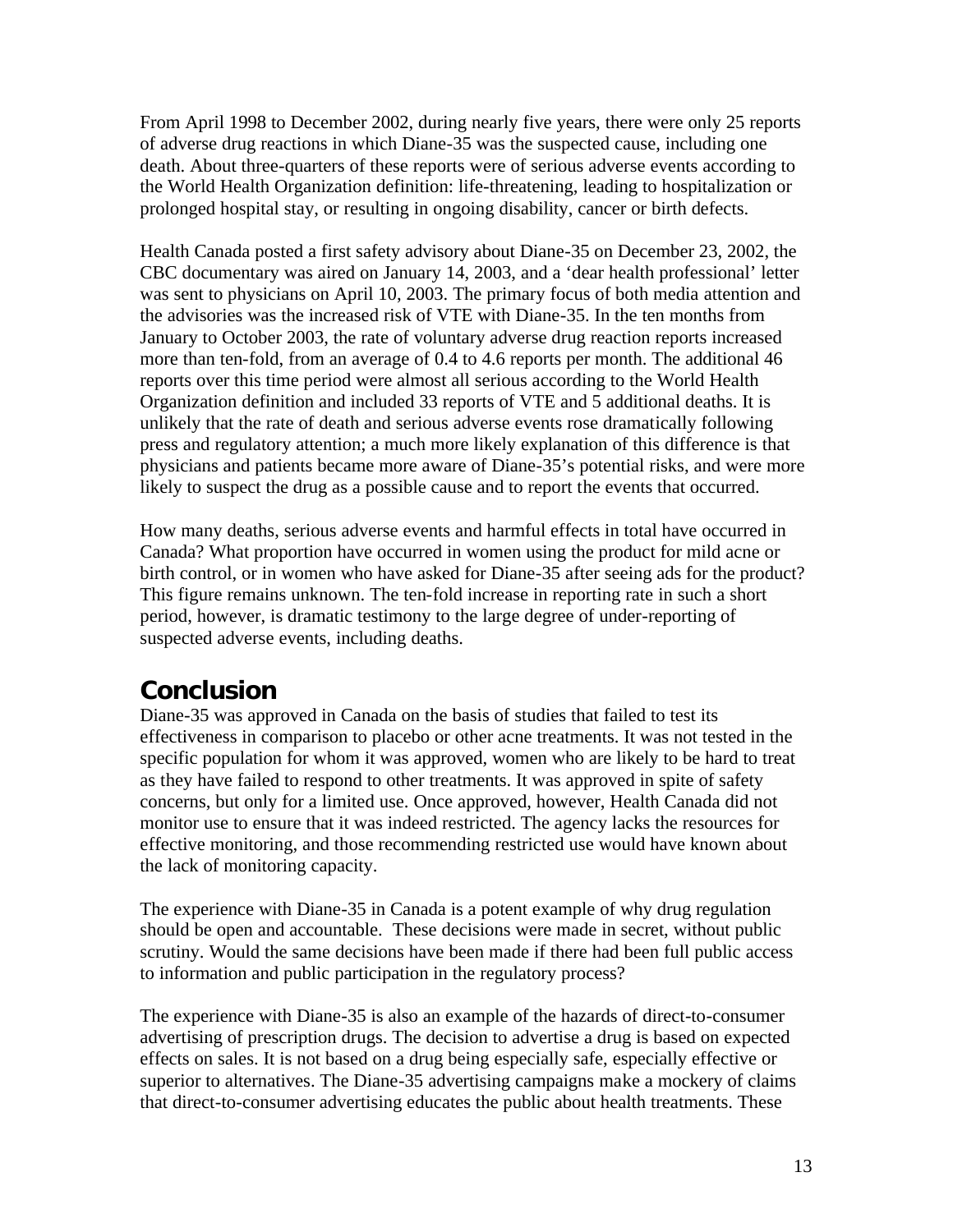ads omit the key information young women need to know about this product: that safer alternatives are available, both for birth control and mild to moderate acne, and that even for the restricted use for which Diane-35 has been approved, there is inadequate evidence to know whether or not Diane-35 is effective.

All medicines can cause harm as well as benefit. Without systematic scientific evidence of benefit, no harmful effect, however rare, is worth the risk. This message is hardly revolutionary; it is one of the key principles of drug regulation. The case of Diane-35 in Canada is an illustration of the gap that can form between principles and practice, to the detriment of public health, when regulatory decisions are made behind closed doors. That gap needs to be closed.

### Recommendations

#### 1. Transparency in the pre-market approval processes

The level of public access to information and public participation in the drug approval process should, at a minimum, be consistent with the standard in place at the U.S. Food and Drug Administration. Pre-market studies should not be considered confidential; full study reports should be made public. The basis for regulatory decisions should be published on the web, and advisory committees considering approval should meet in public, with the possibility for presentations from groups other than the manufacturer.

#### 2. Regular (3 or 5-year) reviews for product license renewal

Drugs should not be approved for an unlimited period. They should be re-licensed 3 years after first market approval and should continue to be subjected to regular licensing reviews afterwards. These reviews should be done in a public environment. The burden of proof should continue to be on manufacturers to provide evidence of sufficient safety and effectiveness.

#### 3. Open, accountable and responsible regulation of drug promotion

Messages to the public and to health professionals about approved products should not be inaccurate, deceptive or misleading. Neither current industry self-regulatory procedures nor Health Canada's approach to regulation are working to prevent the public from receiving misleading advertising messages. Health Canada needs to actively monitor companies' advertising and promotional activities. It should use meaningful sanctions to effectively enforce existing regulations on promotion in order to deter future infractions, and ensure that inaccurate or misleading information, intended for either the public or health professionals, is corrected.

Health Canada should also pay specific attention to preventing promotion of off-label use of medicines. This should be done by active monitoring of the information that sales representatives provide to physicians, the activities of paid 'opinion leaders', the content of sponsored scientific symposia and journal supplements, and press information provided by companies or public relations firms acting on their behalf. Off-label promotion is illegal for good reason: the company has not provided Health Canada with systematic evidence of a product's effectiveness and safety for the off-label uses.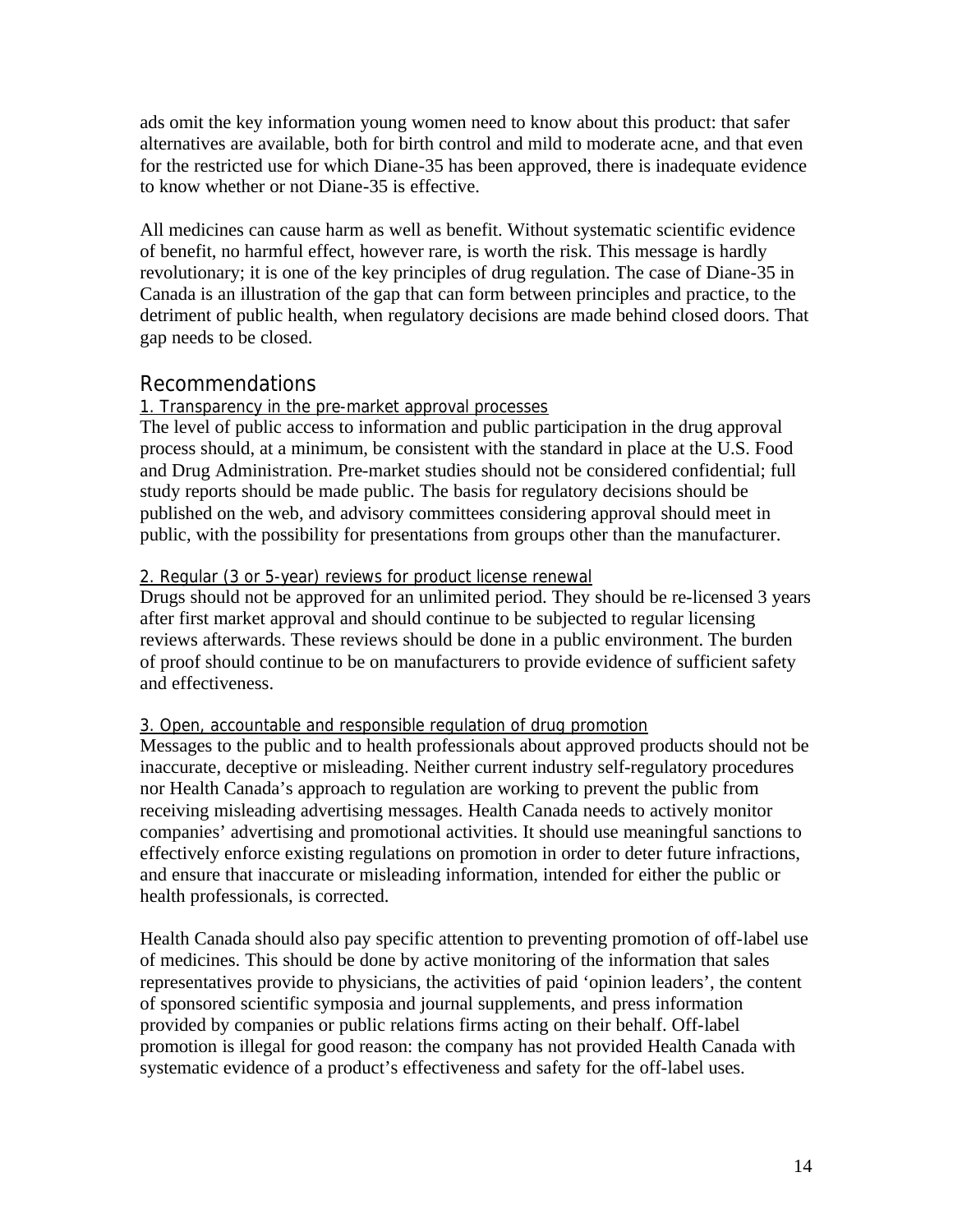4. Enforcement of Canada's law prohibiting direct-to-consumer advertisements There is no public health rationale for allowing direct-to-consumer broadcast or print reminder advertisements for prescription drugs, such as the Diane-35 ads. Health Canada has allowed these ads since 2000, based on a 1978 price-advertising clause in the Food & Drugs Act. This clause should be eliminated, as it is no longer used to advertise prices, or amended to explicitly prevent reminder advertisements. (Reminder ads generally include the name of the drug with an accompanying lifestyle image. Price is rarely, if ever, mentioned.) Similarly, there is a need for better enforcement of the law prohibiting direct-to-consumer advertising when a company runs disease-oriented television or print ads that do not mention brand names in advertising copy, but are linked to a broader advertising campaign, aimed both at the public and at prescribing physicians, for a specific prescription drug.

#### 5. Active post-market surveillance

Health Canada needs active programmes to follow up new drugs, drugs for which there are identified safety concerns and drugs that will be used by high risk populations such as children, pregnant women and the elderly. The current system of voluntary adverse drug reaction reporting is inadequate. Much more education, public awareness raising and better systems for safety reporting are needed. We also need active follow-up of users of new drugs, through existing administrative databases (such as those run in certain provinces and which hold prescribing information) and through cohort studies (where the drug-taking group is compared to another group in a critical way) of large numbers of new users. These activities should be adequately funded through general tax revenues or an earmarked tax on companies' sales.

#### 6. A recourse mechanism for complaints

-

Well-publicized, accessible complaint procedures should be available to the public if, for example, a company is suspected of carrying out illegal activities or a federal agency of failing in its administrative duties. This should include the possibility to initiate an investigation into problematic drug approvals. These should take place in public, with procedures that allow for meaningful public involvement. As a start, we recommend an investigation into the approval of Diane-35.

<sup>1</sup> Anonymous. Germany's cyproterone warning. Lancet 1995; 345 (8955):979

 $2$  Rudiger T, Beckmann J, Wueisser W. Hepatocellular carcinoma after treatment with cyproterone acetate combined with ethinyloestradiol. Lancet 1995; 345(8947):452-453

<sup>&</sup>lt;sup>3</sup> Heinemann LAJ, Will-Shaab L, van Kesteren P, Gooren LJG. Safety of cyproterone acetate: report of active surveillance. Pharmacoepidemiology and Drug Safety 1997;6:169-178

<sup>4</sup> CBC News. Disclosures: Two-for-One. The Marketing of Diane-35. January 14, 2003. Available at: http://www.cbc.ca/disclosure/archives/030114\_diane/main.html

<sup>&</sup>lt;sup>5</sup> Health Canada. Health Products and Food Branch and Therapeutic Products Directorate. Important safety concerns on the use of Diane-35. Ottawa. December 19, 2002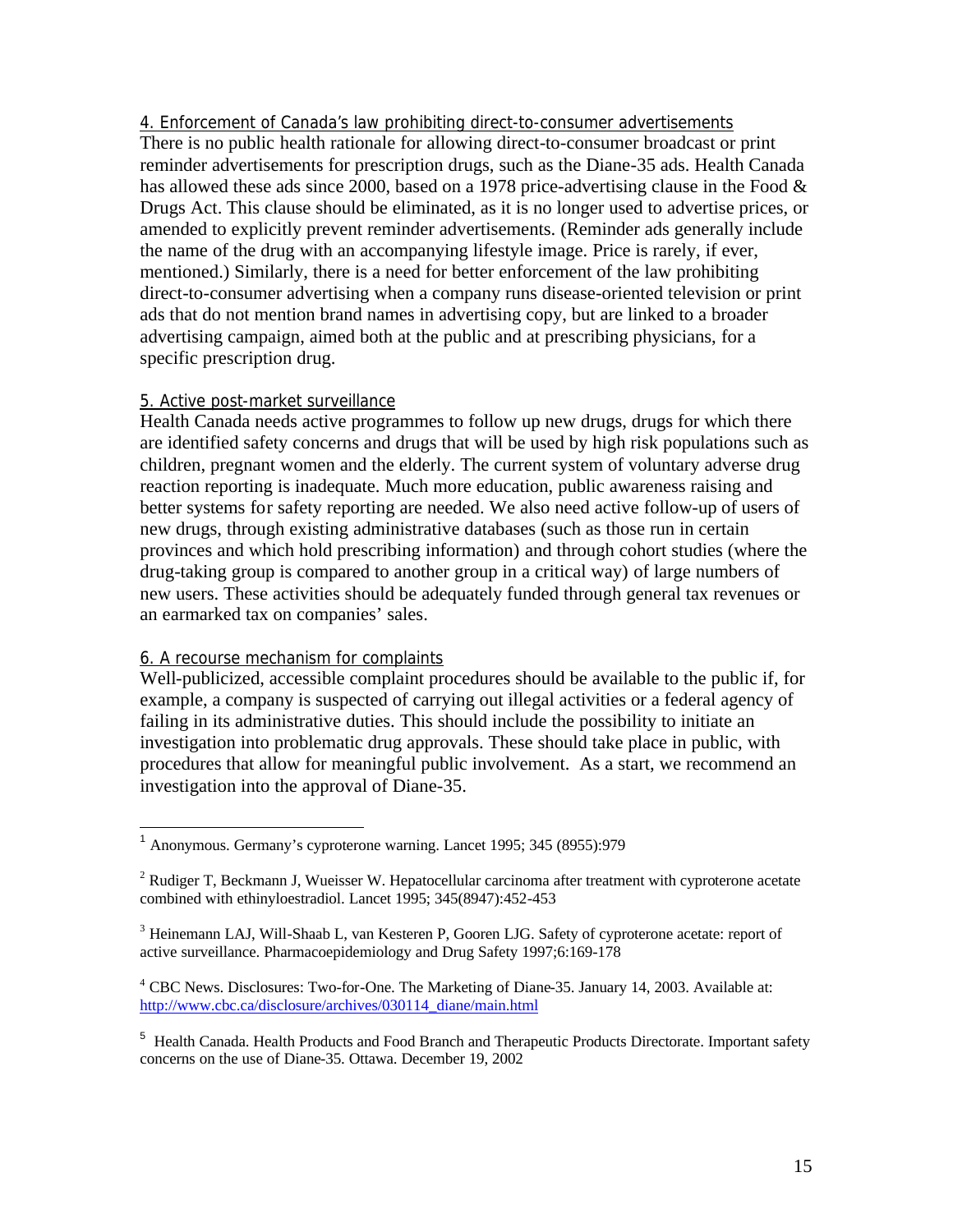<sup>6</sup> MILTS Project Team. Oral contraceptives and liver cancer. Results of the Multicentre International Liver Tumor Study. Contraception 1997; 56(5):275-284

<sup>7</sup> Chaudhuri AK, Leroux AM, Matula T. Division of Endocrinology, Metabolism and Allergy. Health Canada. Review of Additional Data- Safety Submitted on April 22, 1997. Memo to M Carmen, Director, Bureau of Pharmaceutical Assessment. 9427-874-1-38. July 15, 1997

<sup>8</sup> Fugere P, Percival-Smith RK, Lussier-Cacan S, Davignon J, Farquhar D. Cyproterone acetate/ethinyl estradiol in the treatment of acne. A comparative dose-response study of the estrogen component. Contraception 1990; 42(2):225-234

<sup>9</sup> Berlex, 1985. Results of a controlled, double-blind, multicenter study with two combined preparations containing antiandrogen (Diane-35), (Diane-50). Report # 669. June 20, 1985. Page 148-150. Berlex New Drug Submission, Volume 3.0.

<sup>10</sup> Carlborg L. Cyproterone acetate versus levonorgestrel combined with ethinyl estradiol in the treatment of acne. Results of a multicentre study. Acta Obstet Gynecol Scand Suppl 1986; 134:29-32

<sup>11</sup> Erkkola R, Hirvonen E, Luikku J et al. Ovulation inhibitors containing cyproterone acetate or desogestrel in the treatment of hyperandrogenic symptoms. Acta Obstetricia et Gynecologica Scandinavica 1990; 69(1):61-65

 $12$  Aydinlik S., Kaufmann J., Lachnit-Fixson U., Lehnert J. Long-term therapy of signs of androgenisation with a low-dosed antiandrogen-oestrogen combination. Clinical Trials Journal 1990; 27(6):392-402

 $<sup>13</sup>$  Dieben TOM, Vromans L, Theeuwes A et al. The effects of CTR-24, a biphasic oral contraceptive</sup> combination, compared to Diane-35 in women with acne. Contraception 1994; 50(4):373-382

<sup>14</sup> Vartiainen M, de Gezelle H, Broekmeulen CJ. Comparison of the effect on acne with a combiphasic desogestrel-containing oral contraceptive and a preparation containing cyproterone acetate. European Journal of Contraception & Reproductive Health Care 2001; 6(1):46-53

<sup>15</sup> Van Vloten WA, van Haselen CW, van Zuuren EF et al. The effect of 2 combined oral contraceptives containing either drospirenone or cyproterone acetate on acne and seborrhoea Cutis 2002; 69(4 Suppl):2-15

<sup>16</sup> Carmina F, Lobo RA. A comparison of the relative efficacy of antiandrogens for the treatment of acne in hyperandrogenic women. Clinical Endocrinology 2002; 57(2):231-234

 $17$  Vermeulen A, Rubens R. Effects of cyproterone acetate plus ethinylestradiol low dose on plasma androgens and lipids in mildly hirsute or acneic young women. Contraception 1988; 38(4):419-428

<sup>18</sup> Gruber DM, Sator MO, Joura EA et al. Topical cyproterone acetate treatment in women with acne: a placebo-controlled trial. Archives of Dermatology 1998; 134(4):459-463

<sup>19</sup> Vasilakis-Scaramozza, Jick H. Risk of venous thromboembolism with cyproterone or levonorgestrel contraceptives. Lancet 2001; 358(9291):1427-1429

 $20$  Seaman HE, deVries CS, Farmer RDT. The risk of venous thromboembolism in women prescribed cyproterone acetate in combination with ethinyl estradiol: a nested cohort analysis and case-control study. Human Reproduction 2003; 18(3):522-526

<sup>21</sup> Parkin L, Skeg DCG, Wilson M et al. Oral contraceptives and fatal pulmonary embolism. Lancet 2000; 355(9221): 2133-2134